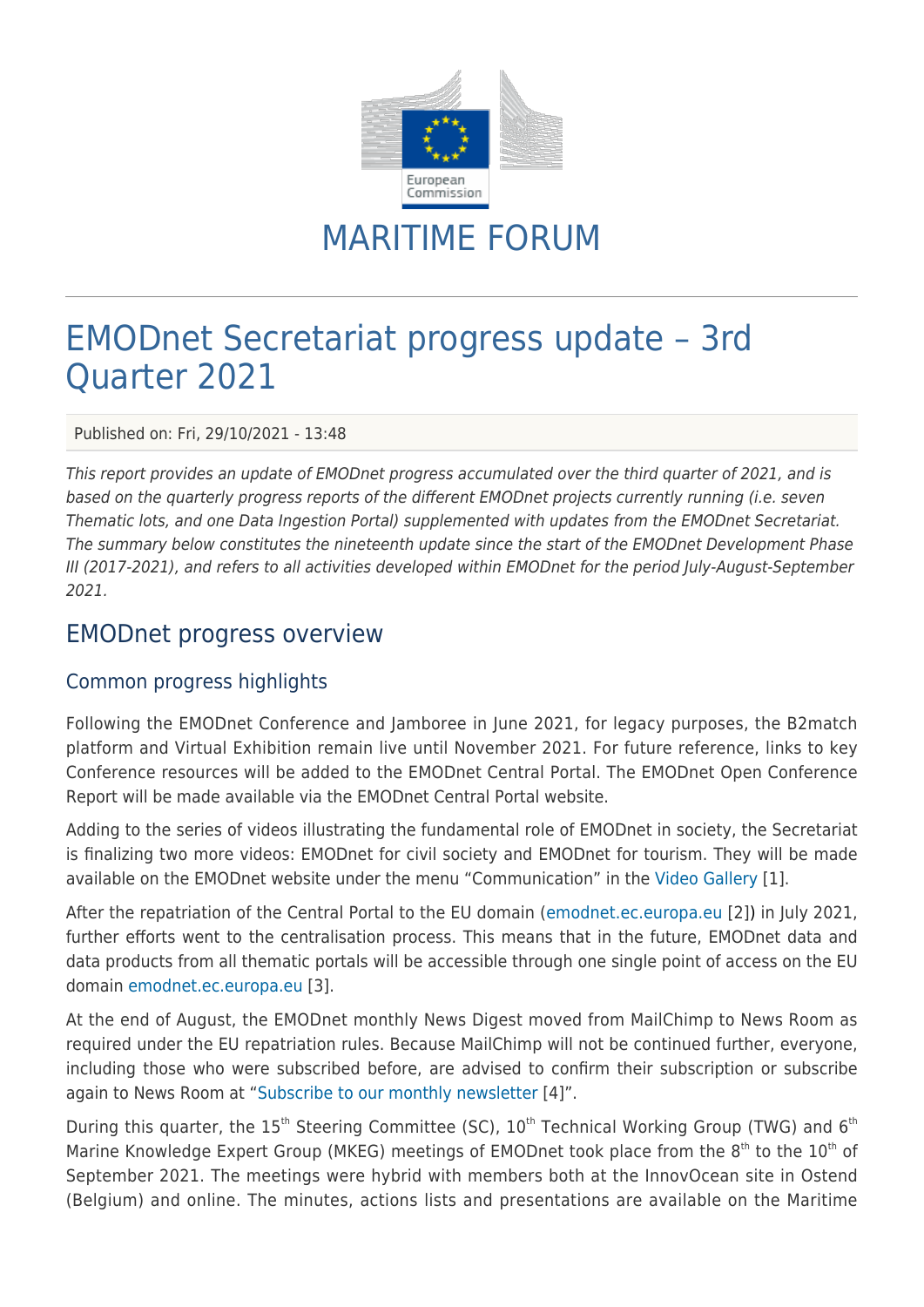Forum: [15](https://webgate.ec.europa.eu/maritimeforum/en/node/6638)  $[5]^{th}$  $[5]^{th}$  $[5]^{th}$  [5] [Steering Committee](https://webgate.ec.europa.eu/maritimeforum/en/node/6638) [5], [10](https://webgate.ec.europa.eu/maritimeforum/en/node/6639)  $[6]^{th}$  $[6]^{th}$  $[6]^{th}$  [6] [Technical Working Group](https://webgate.ec.europa.eu/maritimeforum/en/node/6639) [6] and 6  $[7]^{th}$  [7] [Marine Knowledge Expert Group](https://webgate.ec.europa.eu/maritimeforum/en/node/6640) [7].

### Specific progress and achievements of the thematic data assembly groups

- A number of new datasets have been added to **EMODnet Bathymetry** due to the contribution of 19 data providers. As well, the number of Composite DTM has increased from 207 to 343, thanks to the contribution of 7 data providers. EMODnet Bathymetry started to communicate and exchange information with the Caribbean Sea region. Thanks to this, some of the new CDTMs concern the Caribbean Sea region which was recently added to the EMODnet catalogue. In the meantime, a new version of the GLOBE software, used by the data providers and regional coordinators for the processing of data, has been released (new version 1.18.5). A dedicated training workshop on the use of GLOBE for data contributors took place in September. The EMODnet Bathymetry technical team and EMODnet Central Portal team meet regularly to discuss the migration of the Bathymetry thematic lot to the Central Portal as part of the centralisation.
- **EMODnet Biology** initiated, over the Summer, an inventory of historical data resources of potential interest. After this, a selection of these historical datasets will be used to test online citizen science platforms, where the datasets can potentially be digitized. EMODnet Biology has expanded its collaborations, outside of the current consortium, and made agreements with the Germany-based Data Publisher for Earth and Environmental Science PANGAEA for sharing their data in EMODnet. PANGAEA is now in the process of compiling an inventory of their marine biological data to be shared. First steps have also been initiated with European Seabirds At Sea (ESAS) into making ESAS data compatible with the DarwinCore standard. A new data harvest was carried out in July, which added 36 new datasets and updated 24 existing ones. The total number of available occurrence records is now 26.5 million, originating from 1.143 datasets. The following products have been developed, or are under development: "Presence and absence of benthic species" for the Mediterranean and Black Sea, products combining biological data with environmental noise and ship densities and seabed habitats. The zooplankton products have been updated. The tools allowing access to data from multiple EMODnet lots have been improved (see [GitHub](https://github.com/EMODnet/EMODnetWFS) [8] for more information). The EMODnet Biology technical team and EMODnet Central Portal team meet regularly to discuss the migration of the Biology thematic lot website and its data access and retrieval services to the Central Portal.
- During this quarter, **EMODnet Chemistry** registered, on average, an increase of circa 16.000 new datasets per month. The guidelines of "[EMODnet Visualization products for Sea Floor](https://doi.org/10.6092/15c0d34c-a01a-4091-91ac-7c4f561ab508) [Litter data](https://doi.org/10.6092/15c0d34c-a01a-4091-91ac-7c4f561ab508) [9]" were published on the portal website, and the video EMODnet Chemistry: the treasure box for marine strategies has been released on YouTube with subtitles for nine different languages (EN, FR, RU, ZH, ES, IT, NL & DE). EMODnet Chemistry is going to act as a data platform for marine litter data within HELCOM. EMODnet Chemistry has also established contacts, during the IOC-UNESCO Ocean Best Practices System workshop, to evaluate how EMODnet can contribute to the Global Partnership on Marine Litter Digital Platform (GPML). An interesting use case has been shared via the DOI interface: "Artistic/musical creation based on oceanographic data".
- **EMODnet Data Ingestion** recorded 130 new submissions during this quarter, bringing the total number of submissions to 1.063. Additionally, 101 submissions were processed and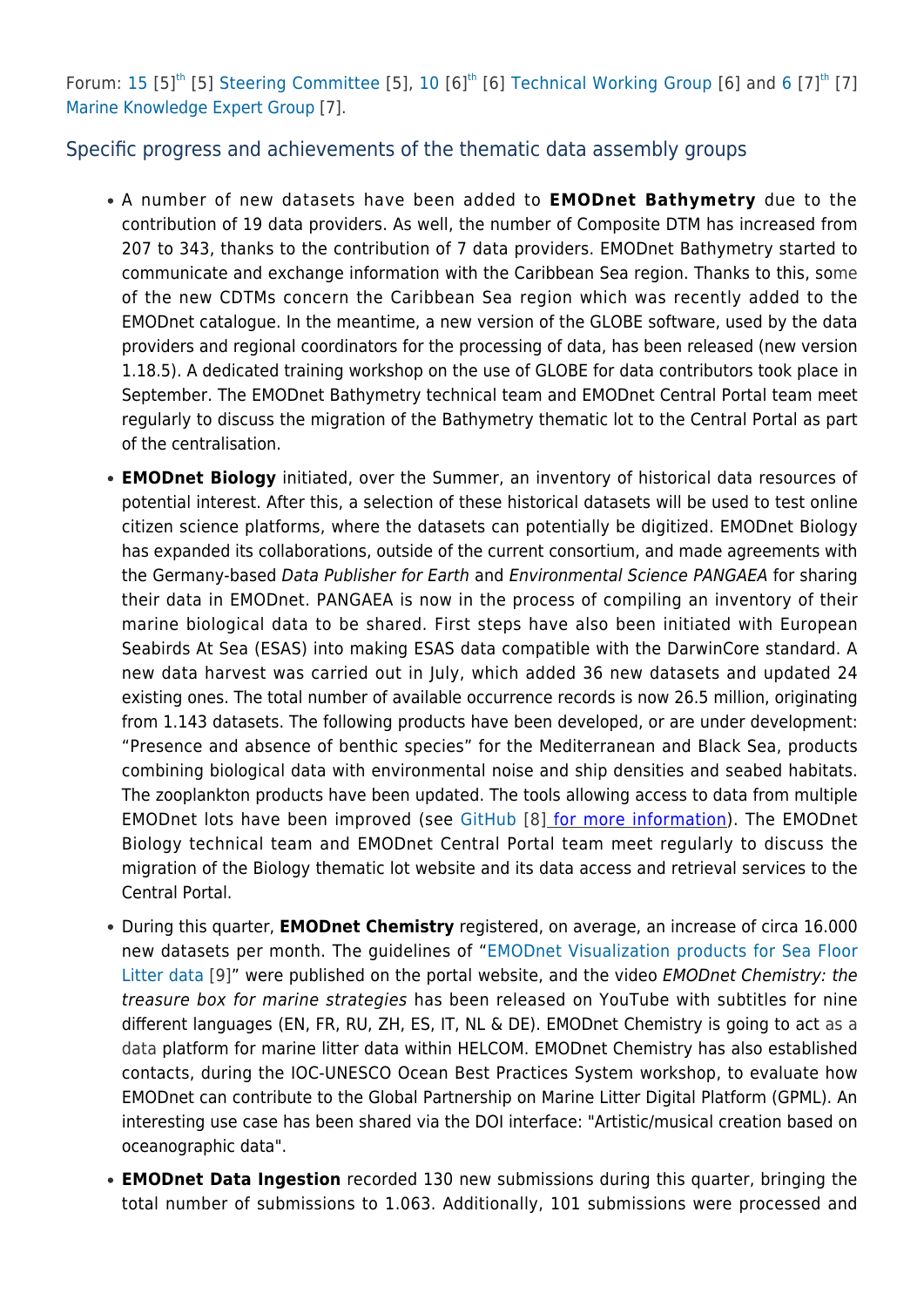published "as is" and 36 submissions were processed for uptake in European marine data infrastructures which feed into EMODnet. Progress was made, in cooperation with EMODnet Physics, towards identifying and convincing more Near Real Time (NRT) operational oceanography sources to get connected to the European ocean data exchanged (e.g. dialogue has started with SBM Offshore, the NAUTILOS project and the Italian Arctic Data Center (IADC)). Also, the current Viewing Service of Data Ingestion has been upgraded to provide more visibility to the NRT platforms/sites. During the plenary meeting of EMODnet Data Ingestion, two interesting developments were discussed:(i) EMODnet Human Activities proposed to offer Member States the option to submit their completed MSPs (Marine Spatial Plans) through Data Ingestion for uptake by EMODnet Human Activities, a solution which was welcomed and adopted by the EU MSP committee; and (ii) EMODnet Chemistry has promoted a similar approach for Marine Litter reporting by the Member States, a proposal which was supported by EU JRC and TG ML (Technical Group on Marine Litter).

- During the reporting period, **EMODnet Geology** updated all of its data products (Seabed substrate information, Pre-Quaternary seafloor geology, Geomorphology, Multiscale Quaternary, Marine minerals, etc.) and released a few new ones (Coastal vulnerability map, Landslide susceptibility map, etc.). Data of the new sea area, the Caspian Sea, was included to all the products, except the ones on submerged landscapes, which will happen at a later stage. Geology delivered a new case-study "Exploring the sustainability of historic datasets to produce robust quantitative sediment maps".
- **EMODnet Human Activities** updated seven datasets: Dredging, Natura 2000 areas, State of bathing waters, Fish sales, Finfish aquaculture, Ocean energy projects and test sites, Urban water waste discharge points. The Route density maps were also updated this quarter, including data up until September 2021. The EMODnet Human Activities team is now also fully available to assist Member States in preparation of their MSP datasets as confirmed by DG MARE and the EU MSP platform.
- **EMODnet Physics** has published updates for 20 of its products covering the following parameters: Salinity, Temperature, Wind, Wave, Sea level, River flow, Current and Carbon dioxide. One of the other ongoing activities is the ingestion of data from the [ARICE](https://www.arice.eu/) [10] project and the [Eurofleets+](https://www.eurofleets.eu/) [11] project. During this quarter EMODnet physics has also guided partner organisation OGS to set up and deploy an [ERDDAP instance](https://nodc.inogs.it/erddap/index.html) [12] which is now available for use.
- In this quarter, **EMODnet Seabed Habitats** has added 2.941 survey sample points and 30 individual habitat maps from surveys. This represented an increase of 0.62% in sample points and a 3% increase in individual habitat maps. In terms of products, a new version of the EUSeaMap, EUSeaMap 2021, was developed and also six new composite products were released: Biogenic substrate in Europe, Live hard coral cover in Europe, Seagrass cover in Europe, Macroalgal canopy cover in Europe, EUNIS v2007 habitats in the northeast Atlantic and Coralligenous and other calcareous bioconcretions in the Mediterranean. Also noteworthy is that HELCOM will use EMODnet Seabed Habitats' EUSeaMap for the spatial pressure and impact assessment of the next "State of the Baltic Sea" report. Seabed Habitats has also worked closely with OSPAR assessment leaders on the extent of physical damage to the seabed for their next status report.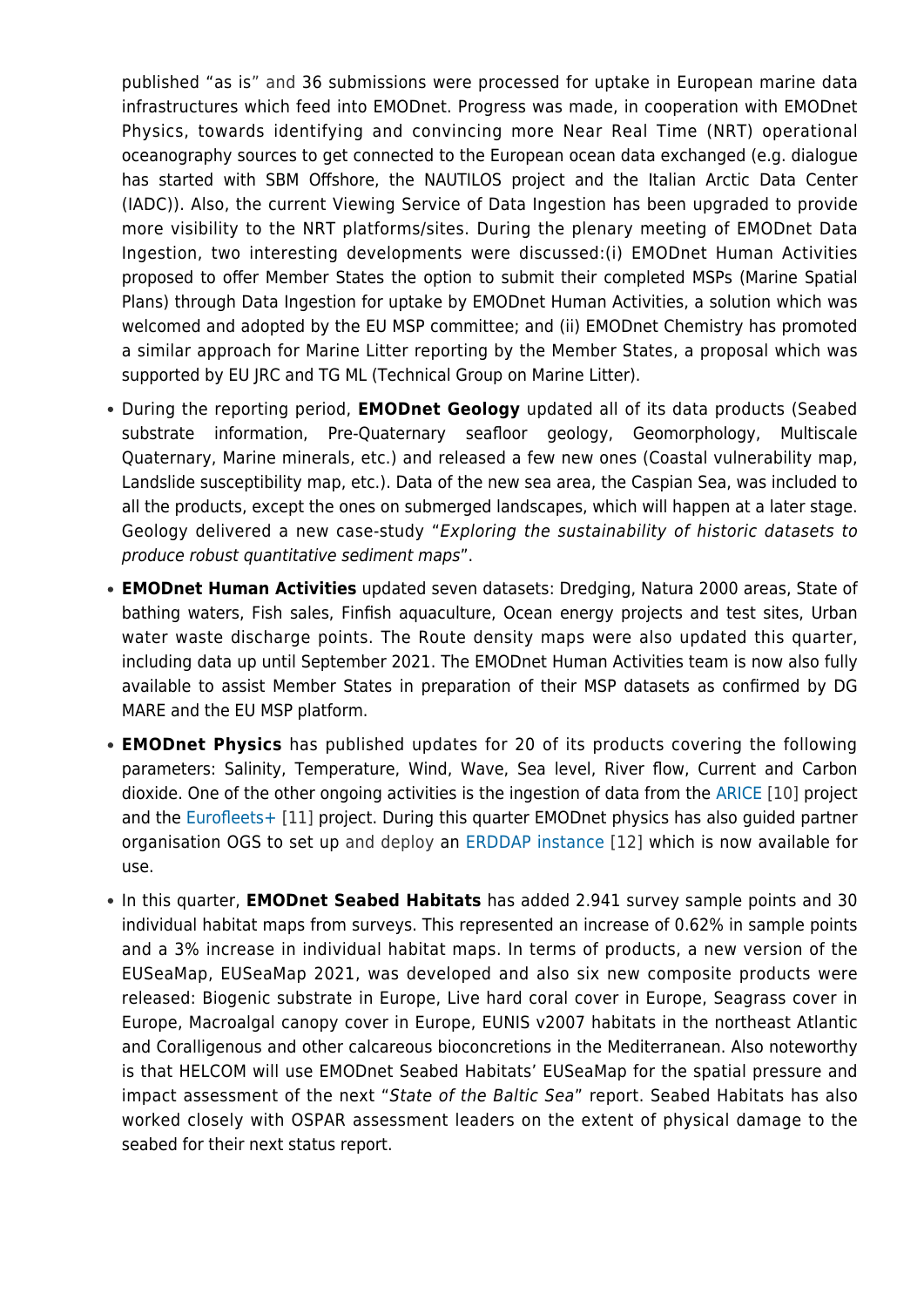### EMODnet data portals usage

### User visit statistics

User statistics (i.e. number of 'unique' page views and average visit duration) are collected through an EMODnet Matomo instance managed by VLIZ and is automated for the following progress/monitoring indicators: Visibility & Analytics for web pages; Visibility & Analytics for web sections; and Average visit duration for web pages (note that Matomo will gradually be replaced by 'Europa Analytics' as thematic portals are integrated in the Central Portal). The resulting graphs for each EMODnet thematic lot as well as the Central Portal can be viewed in the gallery at the end of this report. Statistics for the Data Ingestion portal are now also available. Unless stated otherwise, page views are average per day and trends are compared to the previous quarter.

- A decrease in the page view trends was noted for **EMODnet Central Portal**. The Homepage was the most visited one with, on average, 44 daily pageviews, followed by the Thematic lot entry-pages (between 10 and 1 pageviews). The other pages (Reports, Portfolio and News) received between 1 and 2 pageviews on average per day. Timewise, users have spent more time on the Reports section (45 seconds), followed by the Portfolio (41 seconds) and the Thematic entry pages (between 22 and 42 seconds, on average around 33 seconds).
- For **EMODnet Data Ingestion**, an average of 10 daily pageviews for the Homepage was observed, which is slightly less than the previous quarter. On average, the users spent 22 seconds on the Homepage.
- **EMODnet Bathymetry** recorded a slight decrease in the average daily pageviews, with the most visited page still being the Viewing and Download service webpage (274 instead of 352 of previous quarter). On average, the users spent between 6 seconds (Homepage) and 1min48sec (Viewing and Download Service) on the respective webpages.
- Globally, **EMODnet Biology** had, this quarter, stable trends with small decreases in the daily average pageviews. The Homepage was the most visited one (12) followed by the Map viewer (6). On average users spent between 1min6sec (Map viewer) and 8min48sec (Selection and Download Toolbox) on the various website pages.
- This quarter, **EMODnet Chemistry** recorded a decrease in the average daily views on the portal. The most visited page was the Homepage (37), followed by the Data (8) and Products (7) pages. Users spent, on average, less than 1minute on the pages. The Data and Products pages were the ones visited the longest, with, respectively 37 and 35 seconds.
- The trends for most of the **EMODnet Geology** pages, in terms of average pageviews, was in decline, except for the Contribution page which saw an increase (from 1 last quarter, to 3 this quarter). The most visited page was the Homepage with an average of 18 daily pageviews. Time spent on the pages by the users ranged from 6 seconds (Contribute page) to 40 seconds (Homepage).
- In this quarter, **EMODnet Human Activities' most** viewed pages were the View Data page, with 64 daily average pageviews, and the Homepage with 25 pageviews on average. The users spent on average between 20 seconds (Search Data Page) and 1.6minutes (View Data Page) on the webportal.
- **EMODnet Physics** recorded a decrease in the pageviews of their portal. The most viewed pages were the Map Viewer (7) and Catalogue (4). Users spent most of their time on the Mapviewer (11 seconds) and the catalogue (17 seconds) webpages.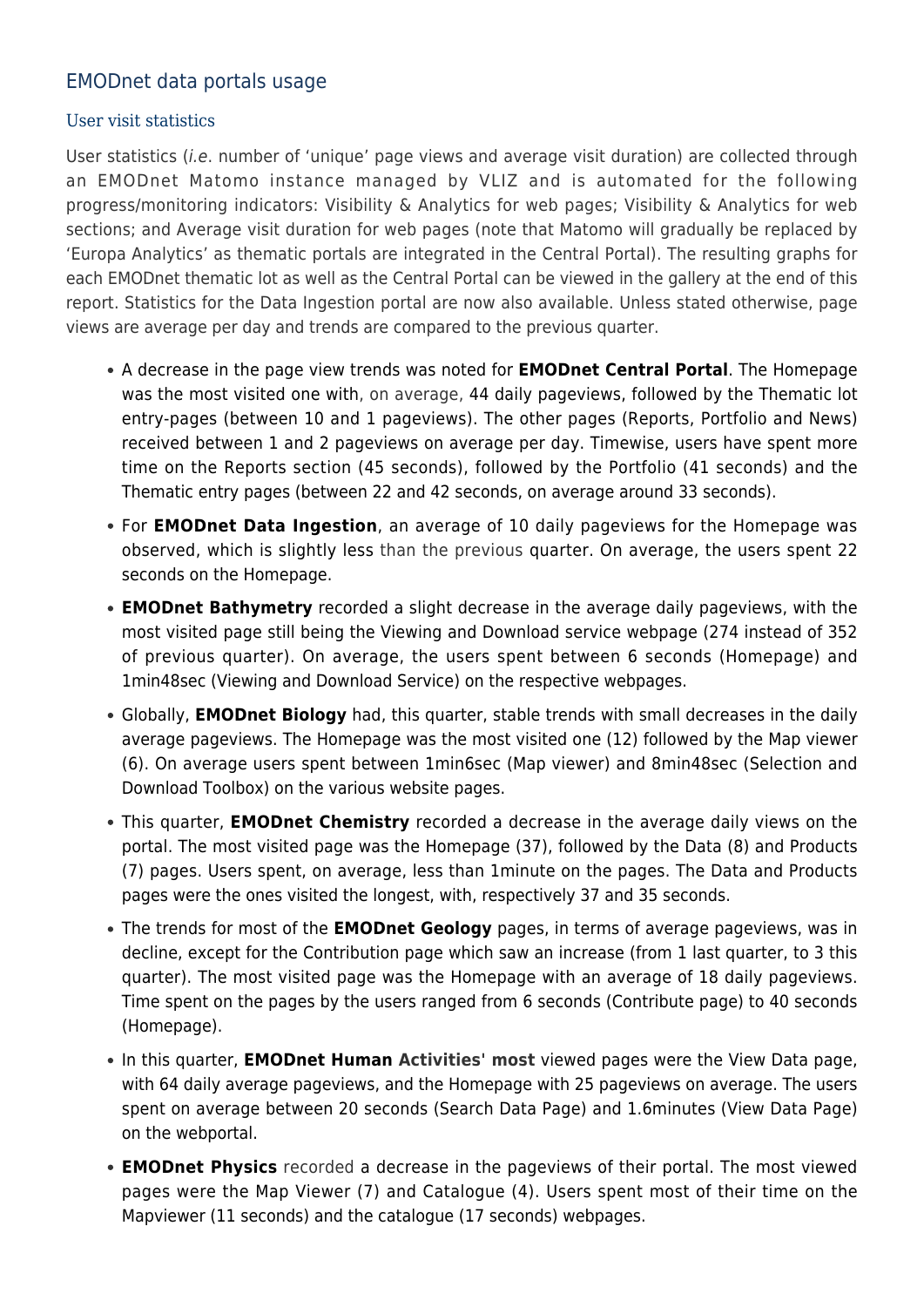During the third quarter of 2021, the **EMODnet Seabed Habitats** portalrecorded stable trends with a slight increase for some pages in the daily pageviews. The Map Viewer and Homepage were the most visited pages, with respectively 26 and 14 daily pageviews. The Data Submission Process page recorded a major increase in its daily pageviews, going from 1 to 6 daily page views. On average users spent between 22seconds and 1.6minutes. The page on which users spent the most time was the Web Services page (1.6minutes), followed by the Documents and Data Submission Process pages (1.4 minutes).

### <span id="page-4-1"></span><span id="page-4-0"></span>Statistics on usage of EMODnet portals<sup>"</sup>

- a. Number of data downloads<sup>"</sup>:
- **EMODnet Bathymetry** recorded a slight decrease in the number of downloaded CDIs (from 435 to 348, i.e. -20%) compared to the previous quarter, while the number of users was almost the same (30 now compared to 32 in the previous quarter).
- The number of data download requests for **EMODnet Biology** was almost the same as the previous quarter (from 106 to 100).
- **EMODnet Chemistry** recorded a huge decrease in the number of CDI data files requested compared to the previous quarter (from 87.419 to 39.536, i.e. -54,77%). The number of users also lowered considerably from 27 (previous quarter) to 16 (this quarter).
- **EMODnet Data Ingestion** recorded 382 data download transactions during this quarter, which, compared to the second quarter of 2021, represents a decrease of 69%.
- **EMODnet Human Activities** recorded the usual summer decrease in usage. The downloads and WMS requests went down, whereas the WFS requests went up. Users were more interested in the Wind Farms datasets (277 downloads).
- **EMODnet Physics** recorded both increases and decreases in the number of manual downloads. The increase of interest was mostly noted for the Salinity data (5.697 this quarter compared to 1.593 last quarter, i.e. increase of 258%) and the Temperature data (increase of 153% with 9.792 downloads this quarter compared to 3.876 downloads last quarter).
- **EMODnet Seabed Habitats** recorded relatively stable trends in the data downloads with, however, a noticeable decrease in WFS requests.
- <span id="page-4-2"></span>b. Number of data product downloads<sup>"</sup>:
- The number of **EMODnet Bathymetry**'s downloaded data products slightly decreased this quarter in numbers (-34.35% decrease for the DTM tiles and -8.53% in HR-DTMs). The number of WMS requests is almost the same as the previous quarter.
- **EMODnet Biology** recorded a significant decrease in the downloaded data products this quarter (from 6 to 2 this quarter, i.e. -67%).
- A significant decrease was recorded by **EMODnet Chemistry** for the map visualisations (ranging from -68% to -97%). This decrease was also registered for the file download of a number of data products (from -28% to -44%). However, the download trend for the marine litter products is very positive with an increase of 85.37%.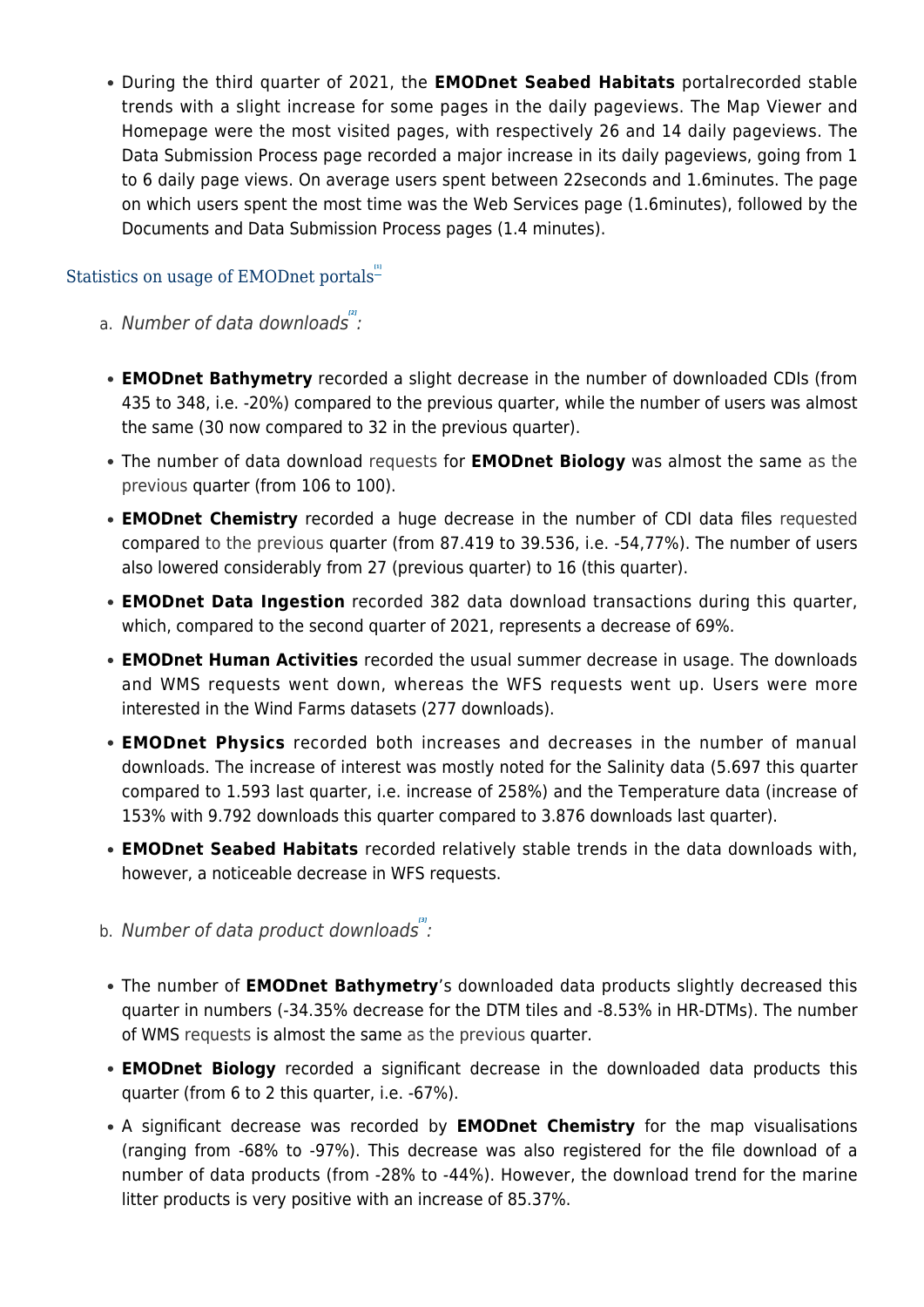- **EMODnet Geology** recorded a slight increase in usage per quarter except for this quarter.
- **EMODnet Human Activities** recorded their usual decrease in activities this summer. The Route Densities were downloaded only 400 times compared to 545 of last quarter (decrease of 27%). Whereas the Vessel Density products recorded a decrease of 37% in downloads (2.203 previous quarter to 1.385 this quarter).
- **EMODnet Physics** recorded a decrease in the number of map visualisations for all products, except for the Temperature and Salinity products which recorded a small increase compared to the previous quarter (increase of respectively 12% and 45%).
- **EMODnet Seabed Habitats** experienced substantial decreases in downloads, although the core products downloads, such as EUSeaMap, remained stable. The most downloaded data products were the Individual habitat maps from surveys (68.886 downloads, i.e. 14 decrease to last quarter).

### Recent meetings and events

Due to the CoViD-19 pandemic, most meetings and events in the third quarter of 2021 continued to be organised online and/or attended remotely. A number of key meetings included the following:

- **EMODnet Bathymetry** organised an internal GLOBAL (software) training workshop (6 September) and they gave a general presentation on EMODnet at the IHO Baltic Sea Hydrographic Commission meeting.
- **EMODnet Biology**: BRIDGES-BS kick-off meeting (12 July), ODIN Black Sea (IODE) SG (14 July), and the UNEP/MAP meeting (2 September) on the 2023 Mediterranean Quality Status Report.
- **EMODnet Chemistry**: HarmoNIA Network meeting (1 July), Sulitest SDG 14 Working group (9 July), Meeting with UNEP/MAP (2 September) on the 2023 Mediterranean Quality Status Report, Workshop for SDG14.3.1 Data Portal and federated data system (7 September).
- **EMODnet Data Ingestion**: discussions with EO4SIBS (July and September 2021) for ADCP data submissions, meetings with various potential data submitters such as Oceana (6 July) and SBM Offshore (5 July) and CSIC (July and September).
- **EMODnet Geology** co-organised an external workshop with the Italian Geological Society (13 September) where a fluid emission database in the Italian Seas was presented.
- **EMODnet Human Activities** meeting with EMODnet Physics (2 July), and with DG MARE (16 July) with whom they discussed the support Human Activities could provide in the MSFD process on oil spills.
- **EMODnet Physics:** ARICE project data (6 July), SHAREMED WS and REMTECH meeting (24 September) and Polar Data Forum (22-24 September).
- **EMODnet Seabed Habitats**: meetings with Tehran convention (7 July), Mission Atlantic and One Ocean Hub projects (12 July), attended the SGEM 2021 (June and July) conference.

### Upcoming EMODnet meetings and events

The main EMODnet meetings planned for the coming period are: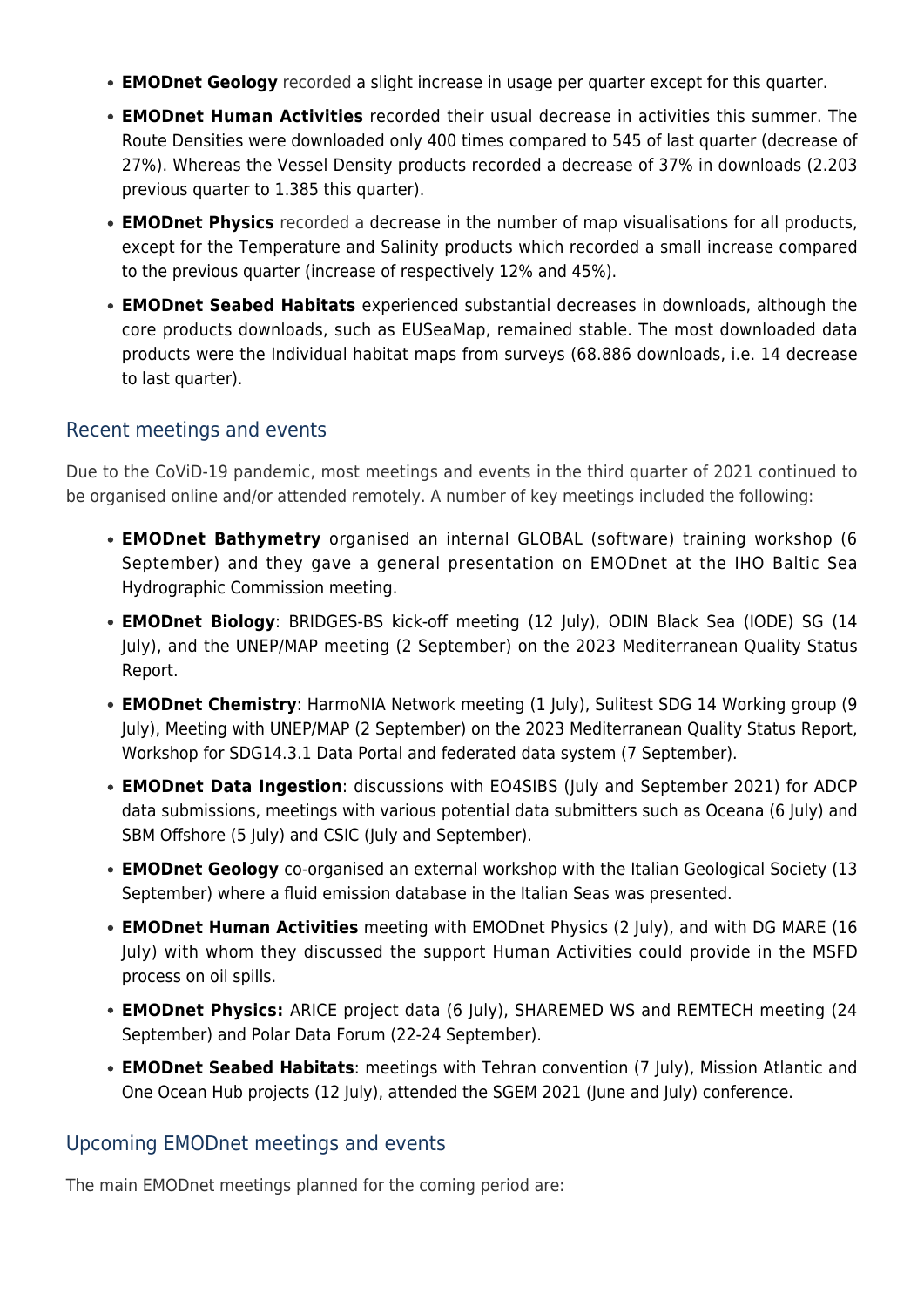One-on-One meetings between the Central Portal team and each of the Thematic lots of EMODnet to explain, plan and move forward with the Centralisation process of EMODnet.

### More information

More information about EMODnet's resources are available at the following links:

- EMODnet Data and Data product portfolio: https://emodnet.ec.europa.eu/en/data-portfolio [13]
- EMODnet for Business brochure: <https://emodnet.ec.europa.eu/en/emodnet-business-brochure> [14]

### Thematic portals

- EMODnet Bathymetry - [www.emodnet-bathymetry.eu](http://www.emodnet-bathymetry.eu) [15]
- EMODnet Geology [www.emodnet-geology.eu](http://www.emodnet-geology.eu) [16]
- EMODnet Seabed habitats [www.emodnet-seabedhabitats.eu](http://www.emodnet-seabedhabitats.eu) [17]
- EMODnet Physics [www.emodnet-physics.eu](http://www.emodnet-physics.eu) [18]
- EMODnet Chemistry [www.emodnet-chemistry.eu](http://www.emodnet-chemistry.eu/) [19]
- EMODnet Biology - [www.emodnet-biology.eu](http://www.emodnet-biology.eu) [20]
- EMODnet Human Activities - [www.emodnet-humanactivities.eu](http://www.emodnet-humanactivities.eu) [21]

### Sea-basin Checkpoint portals

For an overview of and access to each of the Sea-basin Checkpoint portals, visit: <https://emodnet.ec.europa.eu/en/checkpoints> [22]

- North Sea checkpoint -<https://emodnet.ec.europa.eu/en/checkpoint/north-sea> [23]
- Mediterranean checkpoint -<https://emodnet.ec.europa.eu/en/checkpoint/medsea> [24]
- Artic checkpoint <https://emodnet.ec.europa.eu/en/checkpoint/arctic> [25]
- Atlantic checkpoint <https://emodnet.ec.europa.eu/en/checkpoint/atlantic> [26]
- Baltic checkpoint -<https://emodnet.ec.europa.eu/en/checkpoint/baltic> [27]
- Black Sea checkpoint -<https://emodnet.ec.europa.eu/en/checkpoint/black-sea> [28]

### Data Ingestion Service

Ingestion and safe-keeping of marine data - [www.emodnet-ingestion.eu](https://www.emodnet-ingestion.eu/) [29]

<span id="page-6-0"></span>[\[1\]](#page-4-0) Disclaimer: please note that percentages given can reflect small as well as large changes in the number of data and data product downloads. Note: Most thematic groups assigned reported decreases in the number of downloads to the COVID-19 situation and summer period. In most cases however it is difficult to provide an actual explanation for the downloading behaviour of users.

- <span id="page-6-1"></span>[\[2\]](#page-4-1) For portals which provided this information.
- <span id="page-6-2"></span>[\[3\]](#page-4-2) For portals which provided this information.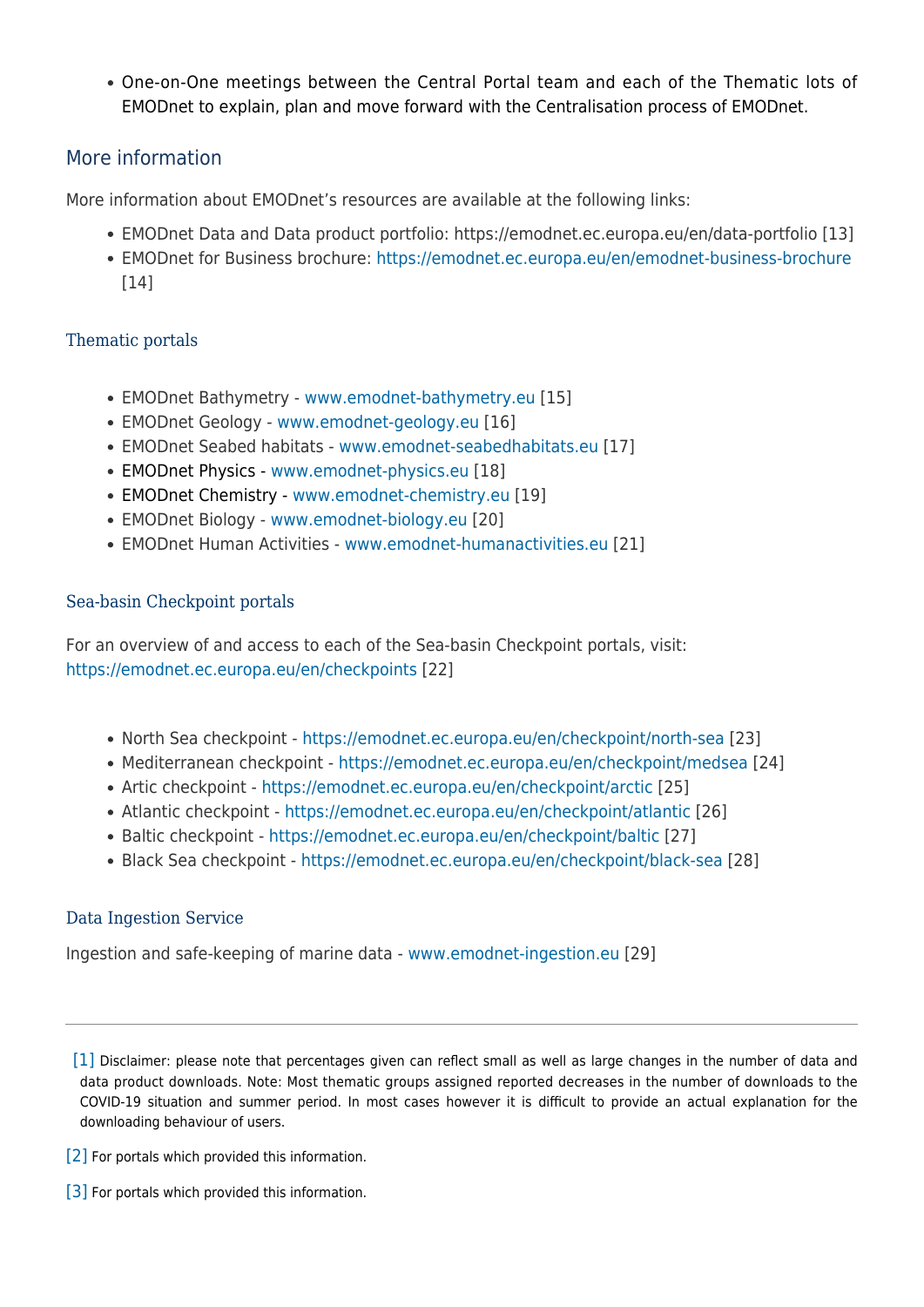### [36]





### [34]

|                      | Ind                            |
|----------------------|--------------------------------|
|                      | 2/19 hour                      |
|                      | 3:08 to                        |
|                      | 1.188.04                       |
|                      |                                |
|                      |                                |
| $2021 - 07$          | 3918-81                        |
| lories and mark-bare | - Date Cetalog                 |
| uke?                 | $-4888 - 1401$                 |
|                      | Western Alexander and Warranty |

**Ind** 

 $\mathbb{L}$ oge<br>Dren

### [33]



### [32]

| ٠<br>a mark<br><b>Clinton Co.</b><br><b>CARD AND ART</b>                                                                                                                                                                                                                                                                                                                                                                                                                                                             |                                                                      |
|----------------------------------------------------------------------------------------------------------------------------------------------------------------------------------------------------------------------------------------------------------------------------------------------------------------------------------------------------------------------------------------------------------------------------------------------------------------------------------------------------------------------|----------------------------------------------------------------------|
| E - Mar service community                                                                                                                                                                                                                                                                                                                                                                                                                                                                                            | . Also increases<br>- Telefoni a di teacher "collec-                 |
|                                                                                                                                                                                                                                                                                                                                                                                                                                                                                                                      | <b>CALL BATA</b>                                                     |
|                                                                                                                                                                                                                                                                                                                                                                                                                                                                                                                      |                                                                      |
|                                                                                                                                                                                                                                                                                                                                                                                                                                                                                                                      |                                                                      |
|                                                                                                                                                                                                                                                                                                                                                                                                                                                                                                                      |                                                                      |
|                                                                                                                                                                                                                                                                                                                                                                                                                                                                                                                      |                                                                      |
| <b>Contact Lands</b>                                                                                                                                                                                                                                                                                                                                                                                                                                                                                                 | ٠                                                                    |
| $\mathfrak{g} \;\; \rightarrow \;\; \mathrm{time} \;\; \mathrm{sym} \;\; \mathrm{sym} \;\; \mathrm{sym} \;\; \mathrm{mod} \;\; \mathrm{mod} \;\; \mathrm{mod} \;\; \mathrm{mod} \;\; \mathrm{mod} \;\; \mathrm{mod} \;\; \mathrm{mod} \;\; \mathrm{mod} \;\; \mathrm{mod} \;\; \mathrm{mod} \;\; \mathrm{mod} \;\; \mathrm{mod} \;\; \mathrm{mod} \;\; \mathrm{mod} \;\; \mathrm{mod} \;\; \mathrm{mod} \;\; \mathrm{mod} \;\; \mathrm{mod} \;\; \mathrm{mod} \;\; \mathrm{mod} \;\; \mathrm{mod} \;\; \mathrm{mod}$ | within Homester within their<br>- Telefonia de Britannico e Persiano |

### [31]

| $\frac{1}{2}$<br>۰<br>۰<br><b>CONTRACTOR</b> |   |
|----------------------------------------------|---|
|                                              |   |
|                                              |   |
|                                              |   |
|                                              |   |
|                                              |   |
|                                              |   |
|                                              | ÷ |

### [30]

|                                                                         | -<br>$\sim$                                                                 |
|-------------------------------------------------------------------------|-----------------------------------------------------------------------------|
|                                                                         |                                                                             |
|                                                                         | ı<br>٠<br>۰                                                                 |
| ----<br>÷                                                               | - Tell experienced<br>-----<br>- best with<br>account is their<br>$-200000$ |
|                                                                         |                                                                             |
|                                                                         | -                                                                           |
|                                                                         |                                                                             |
|                                                                         | ï                                                                           |
| terms - 10 Series Stewart<br>the development of the control of the con- | ٠<br>٠<br>a fix ratio indicate details which a dark                         |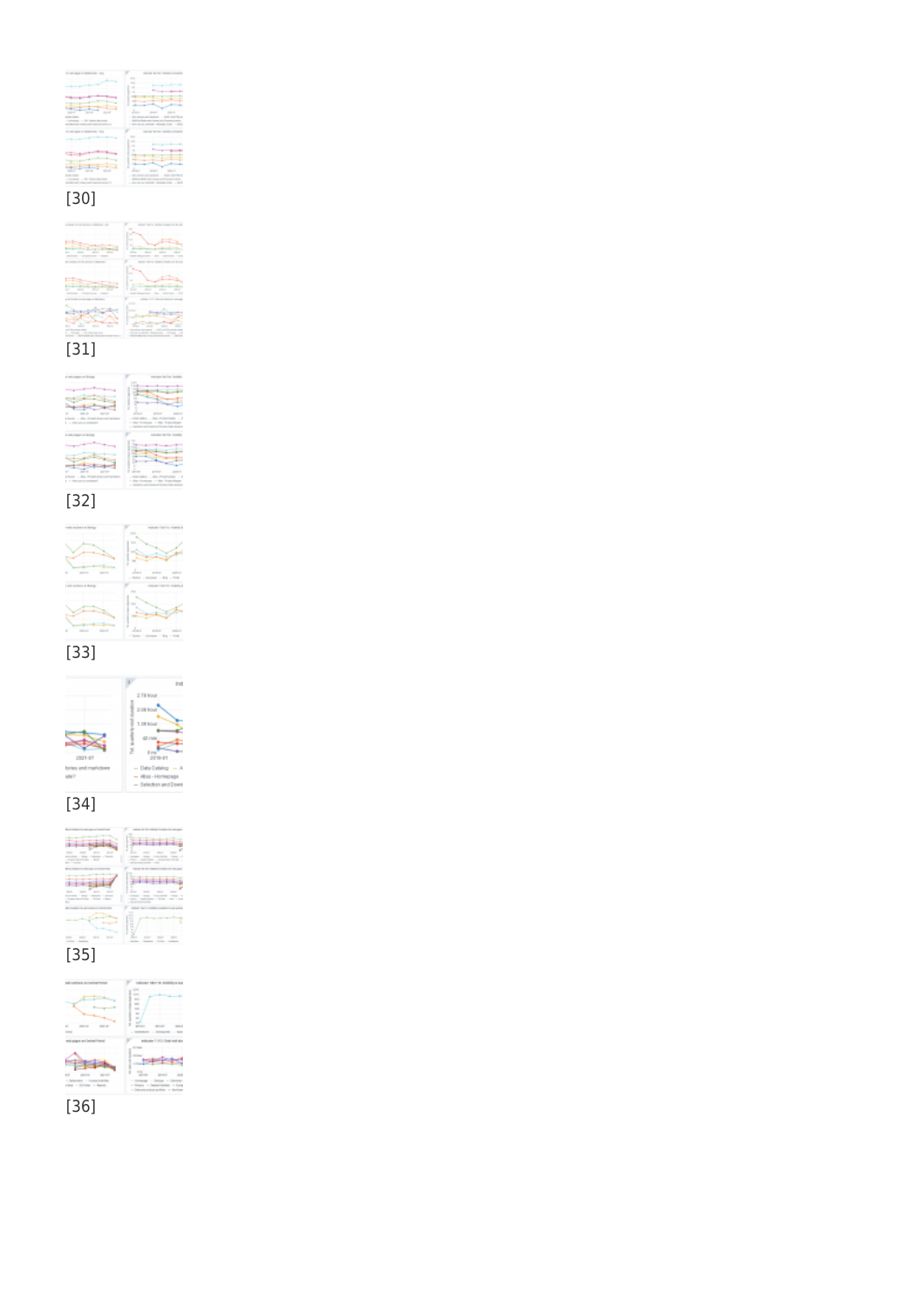### [43]



### [42]

| .,                                                |   |
|---------------------------------------------------|---|
|                                                   |   |
| $\overline{a}$<br>÷<br>٠<br>٠<br>at la Solla<br>٠ |   |
|                                                   | z |
|                                                   | ń |

### [41]

| ٠             |                  |
|---------------|------------------|
| ٠             | <br>٠            |
|               | t<br>٠           |
| $\sim$        | $\sim$<br>$\sim$ |
|               | ٠                |
|               | в<br>٠<br>٠      |
|               |                  |
| ÷<br>--<br>i. | $\sim$           |
|               |                  |
|               |                  |
|               | $\sim$           |
|               | m.               |



# [39]

|   | × |
|---|---|
| í | ٠ |
|   |   |

### [38]

| (and include on Chemica)                                       | link alla Tella VIII Fisikola in A                                 |
|----------------------------------------------------------------|--------------------------------------------------------------------|
|                                                                |                                                                    |
| <b>CONTRACT</b><br>- North Office - Profit<br>All ago interest | ---<br>$-200$ and $-200$ and $-200$<br>٠<br>٠<br>18 YEAR OLD<br>n. |
|                                                                |                                                                    |
| <b>STATE</b>                                                   | $\sim$                                                             |

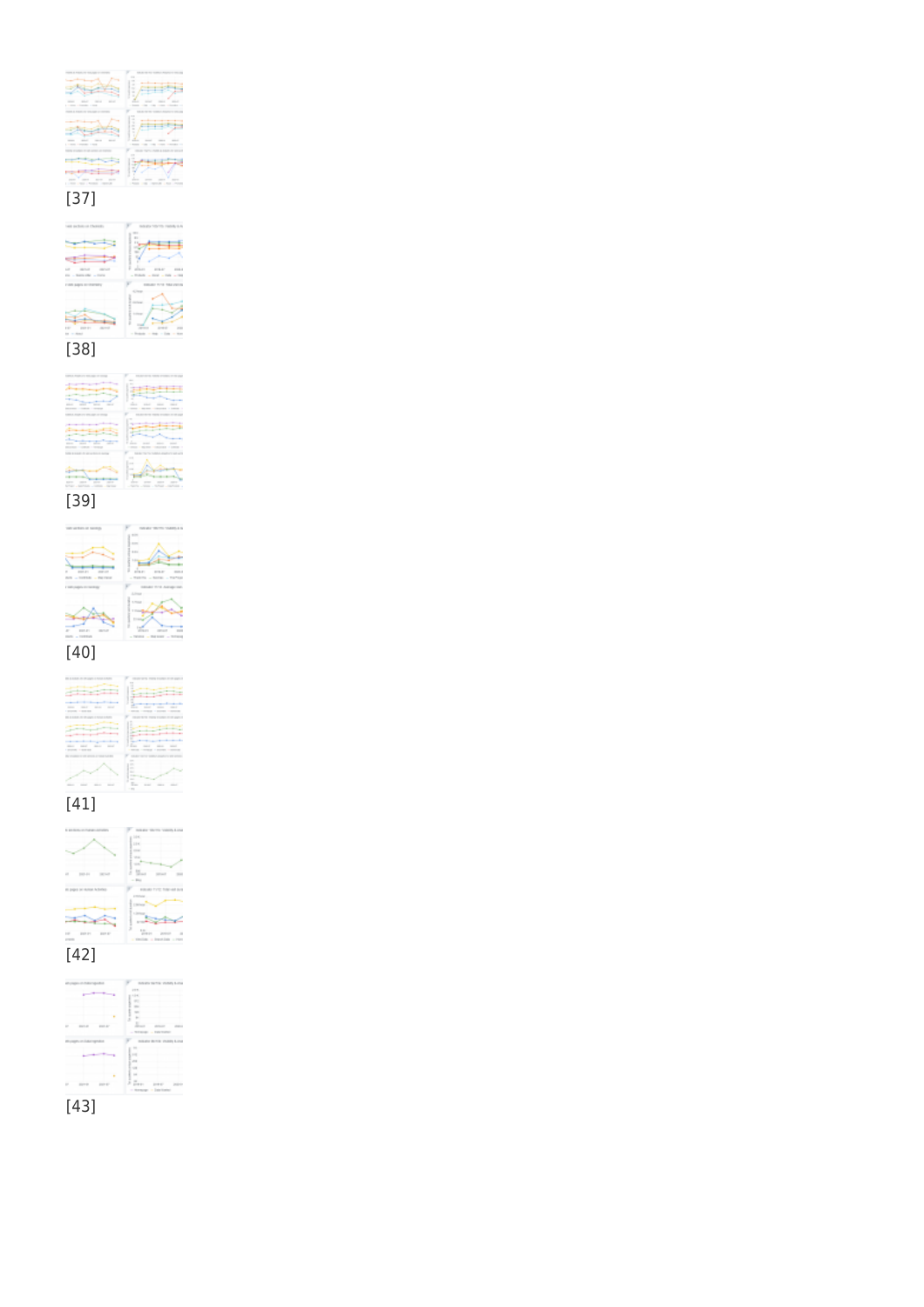



[46]

大震災

all fairs

 $41111$ 

[47]

[48]



Published on Maritime Forum ([https://webgate.ec.europa.eu/maritimeforum\)](https://webgate.ec.europa.eu/maritimeforum) **Source URL:** https://webgate.ec.europa.eu/maritimeforum/en/node/6659 **Links**

- [1] https://emodnet.ec.europa.eu/en/videogallery
- [2] https://emodnet.ec.europa.eu/en
- [3] https://emodnet.ec.europa.eu
- [4] https://ec.europa.eu/newsroom/emodnet/user-subscriptions/2170/create
- [5] https://webgate.ec.europa.eu/maritimeforum/en/node/6638
- [6] https://webgate.ec.europa.eu/maritimeforum/en/node/6639
- [7] https://webgate.ec.europa.eu/maritimeforum/en/node/6640
- [8] https://github.com/EMODnet/EMODnetWFS
- [9] https://doi.org/10.6092/15c0d34c-a01a-4091-91ac-7c4f561ab508
- [10] https://www.arice.eu/